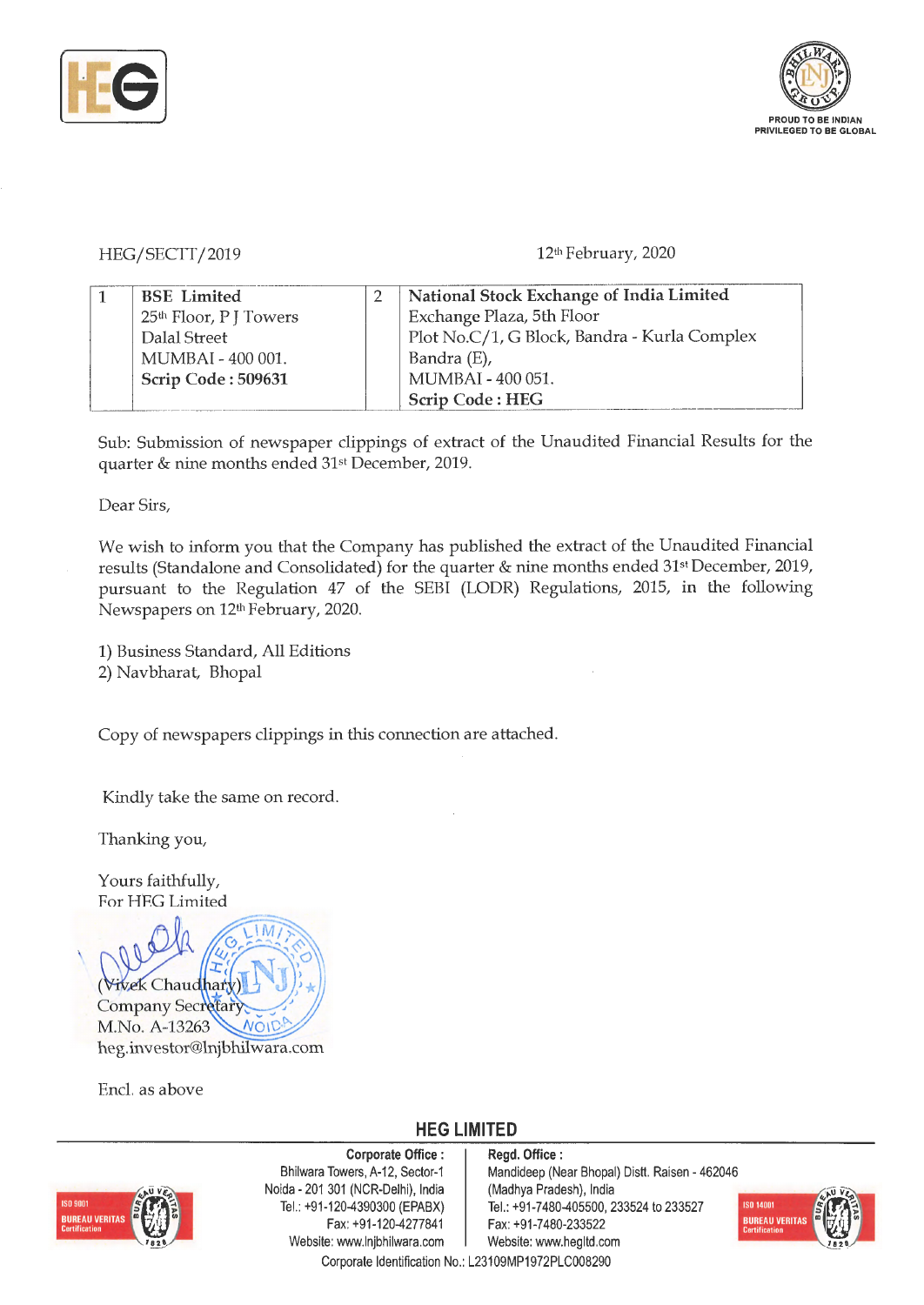| NAME                     | $\lambda$ $\sim$<br>PIA | DATE       |
|--------------------------|-------------------------|------------|
| <b>Business Standard</b> | All Editions            | 12.02.2020 |





STATEMENT OF UNAUDITED (STANDALONE & CONSOLIDATED) FINANCIAL RESULTS FOR THE QUARTER AND NINE MONTHS ENDED 31ST DECEMBER, 2019

· (~ in Crores)

|            | <b>Particulars</b>                                                                                                                                | <b>Standalone</b>    |                          |                          |                                                   |          |                |                      | Consolidated |                                                           |                          |                       |                                                                                                                                     |  |  |
|------------|---------------------------------------------------------------------------------------------------------------------------------------------------|----------------------|--------------------------|--------------------------|---------------------------------------------------|----------|----------------|----------------------|--------------|-----------------------------------------------------------|--------------------------|-----------------------|-------------------------------------------------------------------------------------------------------------------------------------|--|--|
| SI.<br>No. |                                                                                                                                                   | <b>Quarter Ended</b> |                          |                          | Year Ended<br><b>Nine Months Ended</b>            |          |                | <b>Quarter Ended</b> |              |                                                           | <b>Nine Months Ended</b> |                       | Year Ended                                                                                                                          |  |  |
|            |                                                                                                                                                   |                      |                          |                          |                                                   |          |                |                      |              |                                                           |                          |                       | 31-12-2019 30-09-2019 31-12-2018 31-12-2019 31-12-2018 31-03-2019 31-12-2019 30-09-2019 31-12-2019 31-12-2019 31-12-2019 31-12-2018 |  |  |
|            |                                                                                                                                                   |                      |                          |                          | Unaudited Unaudited Unaudited Unaudited Unaudited |          | <b>Audited</b> |                      |              | Unaudited   Unaudited   Unaudited   Unaudited   Unaudited |                          |                       | <b>Audited</b>                                                                                                                      |  |  |
|            | Total income from operations                                                                                                                      | 393.69               | 564.38                   | 1,864.99                 | 1,774.59                                          | 5,246.17 | 6,592.83       | 393.69               | 564.38       | ,864.99                                                   | 1,774.59                 | 5,246.17              | 6,592.83                                                                                                                            |  |  |
|            | Net Profit / (Loss) for the period (before Tax, Exceptional and/or<br>Extraordinary Items)                                                        | 5.50                 | 146.38                   | 1,328.60                 | 511.88                                            | 3,870.87 | 4,677.08       | 5.50                 | 146.38       | 1,328.60                                                  | 511.88                   | 3,870.87              | 4,677.08                                                                                                                            |  |  |
|            | 3. Net Profit / (Loss) for the period before tax (after Exceptional and/or<br>Extraordinary Items)                                                | 5.50                 | 146.38                   | 1,328.60                 | 511.88                                            | 3,870.87 | 4,677.08       | 5.50                 | 146.38       | 1,328.60                                                  | 511,88                   | 3,870.87              | 4,677.08                                                                                                                            |  |  |
|            | 4. Net Profit / (Loss) for the period after tax (after Exceptional and/or<br>Extraordinary Items)                                                 | 5.94                 | 179.03                   | 866.83                   | 419.38                                            | 2,526.02 | 3,050.43       | (1.23)               | 202.34       | 865.45                                                    | 444.60                   | 2,543.89              | 3,026.16                                                                                                                            |  |  |
|            | 5. Total Comprehensive Income for the period [Comprising Profit/ (Loss)<br>for the period (after tax) and Other Comprehensive Income (after tax)] | 5.94                 | 179.24                   | 866.83                   | 419.59                                            | 2,525.26 | 3,049.79       | (1.24)               | 202.53       | 865.43                                                    | 444.79                   | 2,543.15              | 3,025.57                                                                                                                            |  |  |
|            | 6. Equity Share Capital                                                                                                                           | 38.60                | 38.60                    | 39.96                    | 38.60                                             | 39.96    | 38.60          | 38.60                | 38.60        | 39.96                                                     | 38.60                    | 39.96                 | 38.60                                                                                                                               |  |  |
|            | Reserves (Excluding Revaluation Reserves)                                                                                                         |                      | $\overline{\phantom{a}}$ | $\overline{\phantom{a}}$ | $\sim$                                            | ٠        | 3,680.40       | $\sim$               |              |                                                           |                          | $\tilde{\phantom{a}}$ | 3,680.40                                                                                                                            |  |  |
| 8.1        | Eamings Per Share (of ₹10/- each) (for continuing and discontinued<br>operations ) (not annualized)                                               |                      |                          |                          |                                                   |          |                |                      |              |                                                           |                          |                       |                                                                                                                                     |  |  |
|            | Basic (in $\bar{z}$ )                                                                                                                             | 1.54                 | 46.39                    | 216.93                   | 108.66                                            | 632.15   | 763.60         | (0.32)               | 52.42        | 216.58                                                    | 115.19                   | 636.61                | 757.53                                                                                                                              |  |  |
|            | Diluted (in $\bar{x}$ )                                                                                                                           | 1.54                 | 46.39                    | 216.93                   | 108.66                                            | 632.15   | 763.60         | (0.32)               | 52.42        | 216.58                                                    | 115.19                   | 636.61                | 757.53                                                                                                                              |  |  |

Note:

-----<br>The above is an extract of the detailed format of Quarterly Financial Results filed with the Stock Exchanges under Regulation 33 of the SEBI (Listing Obligations and Disclosure Requirements) Regulations, 2015.

For HEG Limited Sci/-

Ravi Jhunjhunwala Chairman, Managing Director & CEO **DIN:** 00060972

Place: Noida (U.P) Dated : 11th February, 2020

**CIN:· L23109MP1972PLC008290** 

Registered Office: Mandideep (Near Bhopal) Distt. Raisen - 462 046; (M.P.); Phone: 07480-233524, 233525; Fax: 07480-233522 Corporate Office: Bhilwara Towers, A -12, Sector •1, Nolda• 201 301 (U.P.); Phone: 0120-4390300 (EPABX); Fax: 0120-4277841 E-mail: heg.investor@Injbhllwara.com; Website: www.hegltd.com